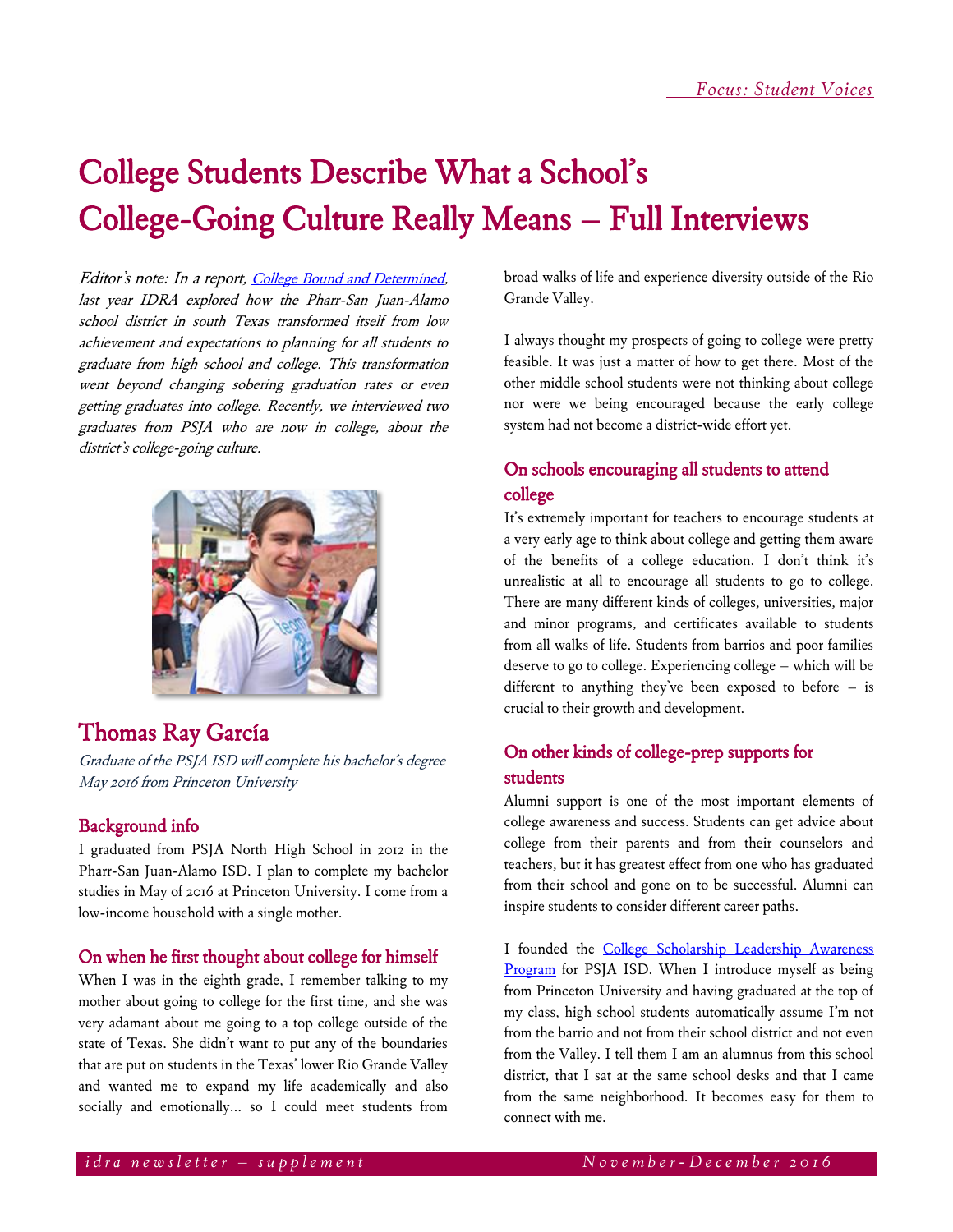## On his experience with a college-ready climate in high school

I've noticed slow but very important changes in climate of the high school I attended. There has always been a sense of wanting the students to be college-ready, but now there is more depth to the speeches and the environment. There is a big difference between putting up posters and talking about college and actually bringing in alumni to give students a firsthand experience beyond what the educators are telling them. Students are given more insights beyond considering a college degree a commodity and a way to get a job and more broadly and deeply see college as a place where they can grow socially and emotionally and know they've authentically grown as a person.

One way teachers are adding depth to the early college experience is by implementing college-level initiatives in their academic curricula. It varies per teacher and per subject, but they are realizing that students need to be prepared academically to go to college. So whether it's treating them as adults at the age of 16 or giving them the freedom of a college student to explore ideas, these are subtle but important steps.

When the college push began, there was an emphasis on acquiring college credits as the sole marker of what it means to be a college student. Over the years, administrators and teachers have become more conscious of other factors that are important, such as social and emotional growth and becoming a leader. Schools are attempting to prepare students emotionally and socially for college, but it is still a challenge. Students do have to adapt to a college campus, and as freshmen they are given some leeway and support... opportunities to make mistakes and move forward. What this means for PSJA and other early college schools and districts is that they must prepare students emotionally and socially so that they can be mature enough to face the challenges a college environment will present.

> [Read article a](https://riograndeguardian.com/psja-alumni-mentor-students-on-going-to-university/)bout the College Scholarship Leadership Awareness Program in the Rio Grande Guardian.



## Pedro Nepomuceno

Graduate of the PSJA ISD and a current student at the University of Texas Health Science Nursing School

### Background info and progress in college

In elementary school, I was in the Donna ISD. When I went to school in kindergarten I spoke no English. I did well and was an A student. As my English improved in the first grade, they switched me from the ELL class to the regular classes. By middle school I was in PSJA at Alamo Middle School and was doing very well. I entered high school with credits in algebra and geometry. I was with a group of talented students who all did well academically.

In high school my freshmen and sophomore years weren't very challenging. I took anatomy, which I loved. Upper classes were more challenging. The most advanced math class was pre-calculus. I was in dual-enrollment and graduated from high school with an associate of arts degree in science.

I was accepted at Texas A&M and entered as a junior but changed majors from biology to health science so I took four years to get my bachelor's. I'm now at the University of Texas Health Science Nursing School hoping to become a nurse practitioner in two years.

## On the attention his school district is receiving for its college emphasis

Everyone seems to be taking notice of the Pharr-San Juan-Alamo school district with even President Obama honoring